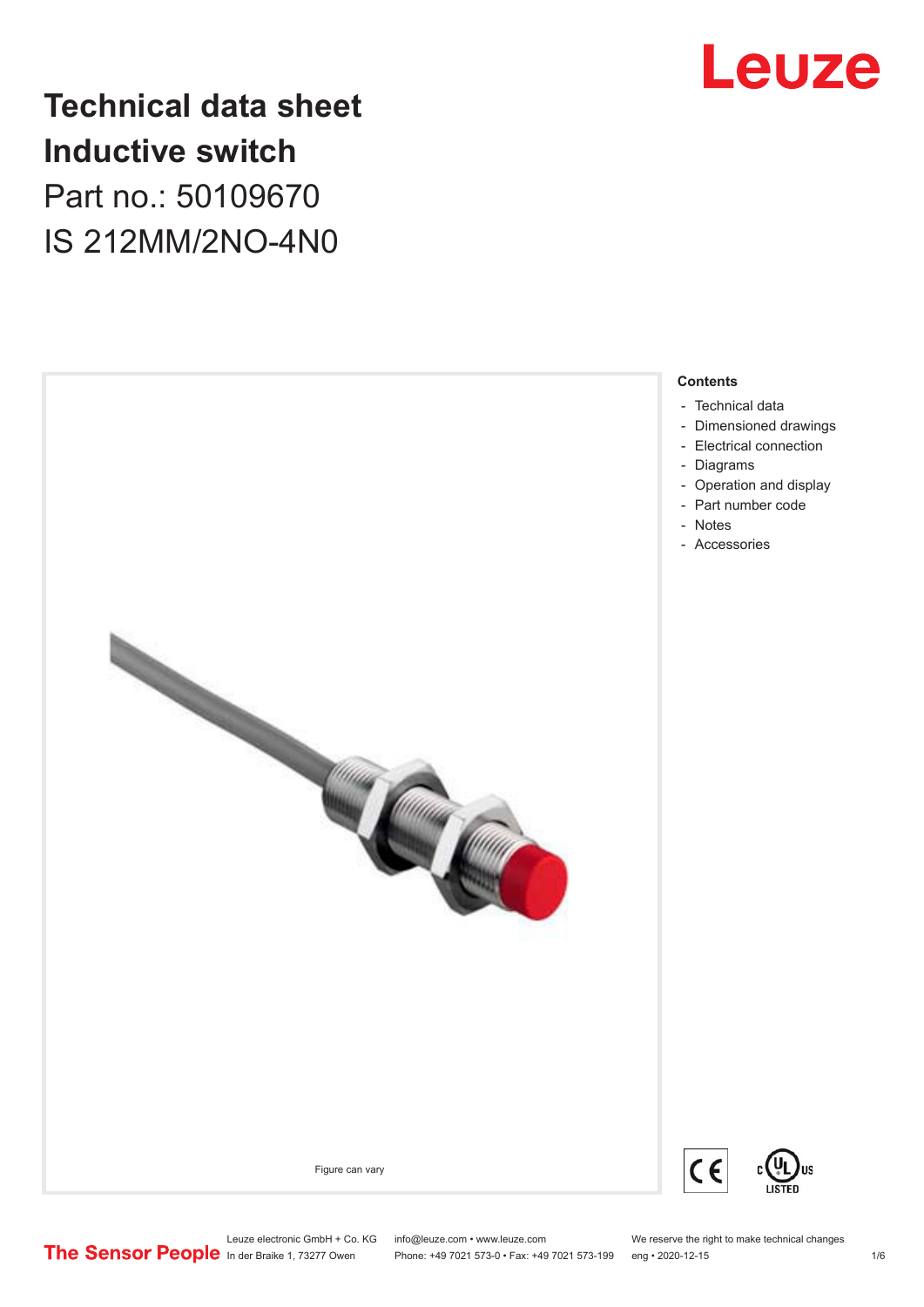## <span id="page-1-0"></span>**Technical data**

# Leuze

#### **Basic data**

| Series                                         | 212                                                                                      |  |
|------------------------------------------------|------------------------------------------------------------------------------------------|--|
| Typ. operating range limit S <sub>n</sub>      | 4 mm                                                                                     |  |
| Operating range S <sub>a</sub>                 | $03.2$ mm                                                                                |  |
|                                                |                                                                                          |  |
| <b>Characteristic parameters</b>               |                                                                                          |  |
| <b>MTTF</b>                                    | 910 years                                                                                |  |
|                                                |                                                                                          |  |
| Electrical data                                |                                                                                          |  |
| <b>Protective circuit</b>                      | Inductive protection                                                                     |  |
|                                                | Polarity reversal protection                                                             |  |
|                                                | Short circuit protected                                                                  |  |
|                                                |                                                                                          |  |
| Performance data                               |                                                                                          |  |
| Supply voltage U <sub>B</sub>                  | 10  30 V, DC                                                                             |  |
| <b>Residual ripple</b>                         | 0  20 %, From $U_{\rm B}$                                                                |  |
| <b>Open-circuit current</b>                    | $010$ mA                                                                                 |  |
| Temperature drift, max. (in % of S,)           | 10 %, Over the entire operating<br>temperature range                                     |  |
| Repeatability, max. (in % of S,)               | 5 %, For $U_R$ = 20  30 VDC, ambient<br>temperature $T_a = 23 \degree C \pm 5 \degree C$ |  |
| <b>Switching hysteresis</b>                    | 10%                                                                                      |  |
|                                                |                                                                                          |  |
| Outputs                                        |                                                                                          |  |
| Number of digital switching outputs 1 Piece(s) |                                                                                          |  |
| <b>Switching outputs</b>                       |                                                                                          |  |
| Voltage type                                   | DC                                                                                       |  |
| Switching current, max.                        | 200 mA                                                                                   |  |
| Residual current, max.                         | 0.1 <sub>m</sub> A                                                                       |  |
| Voltage drop                                   | $\leq$ 2 V                                                                               |  |
|                                                |                                                                                          |  |
| <b>Switching output 1</b>                      |                                                                                          |  |
| <b>Switching element</b>                       | Transistor, NPN                                                                          |  |
| <b>Switching principle</b>                     | NO (normally open)                                                                       |  |
|                                                |                                                                                          |  |
| <b>Timing</b>                                  |                                                                                          |  |
| <b>Switching frequency</b>                     | 2,000 Hz                                                                                 |  |
| <b>Readiness delay</b>                         | 80 ms                                                                                    |  |
| <b>Connection</b>                              |                                                                                          |  |
|                                                |                                                                                          |  |
|                                                |                                                                                          |  |
| <b>Number of connections</b>                   | 1 Piece(s)                                                                               |  |
| <b>Connection 1</b>                            |                                                                                          |  |
| <b>Function</b>                                | Signal OUT                                                                               |  |
|                                                | Voltage supply                                                                           |  |
| Type of connection                             | Cable                                                                                    |  |
| Cable length                                   | 2,000 mm                                                                                 |  |
| <b>Sheathing material</b>                      | <b>PVC</b>                                                                               |  |

| <b>Mechanical data</b>                             |                                 |
|----------------------------------------------------|---------------------------------|
| Design                                             | Cylindrical                     |
| <b>Thread size</b>                                 | $M12 \times 1$ mm               |
| Dimension (Ø x L)                                  | 12 mm x 52 mm                   |
| <b>Type of installation</b>                        | Non-embedded                    |
| <b>Housing material</b>                            | Metal                           |
| <b>Metal housing</b>                               | Nickel-plated brass             |
| Sensing face material                              | Plastic, Polybutylene (PBT)     |
| Net weight                                         | 95 <sub>g</sub>                 |
| <b>Housing color</b>                               | Red, RAL 3000                   |
|                                                    | Silver                          |
| <b>Type of fastening</b>                           | Mounting thread                 |
|                                                    | Via optional mounting device    |
| <b>Standard measuring plate</b>                    | 12 x 12 mm <sup>2</sup> , Fe360 |
|                                                    |                                 |
| <b>Operation and display</b>                       |                                 |
| <b>Type of display</b>                             | LED                             |
| <b>Number of LEDs</b>                              | 1 Piece(s)                      |
| <b>Environmental data</b>                          |                                 |
| Ambient temperature, operation                     | $-2570 °C$                      |
| Ambient temperature, storage                       | $-2570 °C$                      |
| <b>Certifications</b>                              |                                 |
| Degree of protection                               | IP 67                           |
| <b>Protection class</b>                            | $\mathbf{II}$                   |
| <b>Certifications</b>                              | c UL US                         |
| Test procedure for EMC in accordance IEC 61000-4-2 |                                 |
| with standard                                      | IEC 61000-4-3                   |
|                                                    | IEC 61000-4-4                   |
| <b>Standards applied</b>                           | IEC 60947-5-2                   |
|                                                    |                                 |
| <b>Correction factors</b>                          |                                 |
| Aluminum                                           | 0.5                             |
| <b>Stainless steel</b>                             | 0.9                             |
| Copper                                             | 0.5                             |
| <b>Brass</b>                                       | 0.6                             |
| Fe360 steel                                        | 1                               |
| <b>Classification</b>                              |                                 |
| <b>Customs tariff number</b>                       | 85365019                        |
| eCl@ss 5.1.4                                       | 27270101                        |
| eCl@ss 8.0                                         | 27270101                        |
| eCl@ss 9.0                                         | 27270101                        |
| eCl@ss 10.0                                        | 27270101                        |
| eCl@ss 11.0                                        | 27270101                        |
| <b>ETIM 5.0</b>                                    | EC002714                        |
| <b>ETIM 6.0</b>                                    | EC002714                        |
|                                                    |                                 |

**ETIM 7.0** EC002714

**Number of conductors** 3 -wire **Wire cross section** 0.34 mm<sup>2</sup>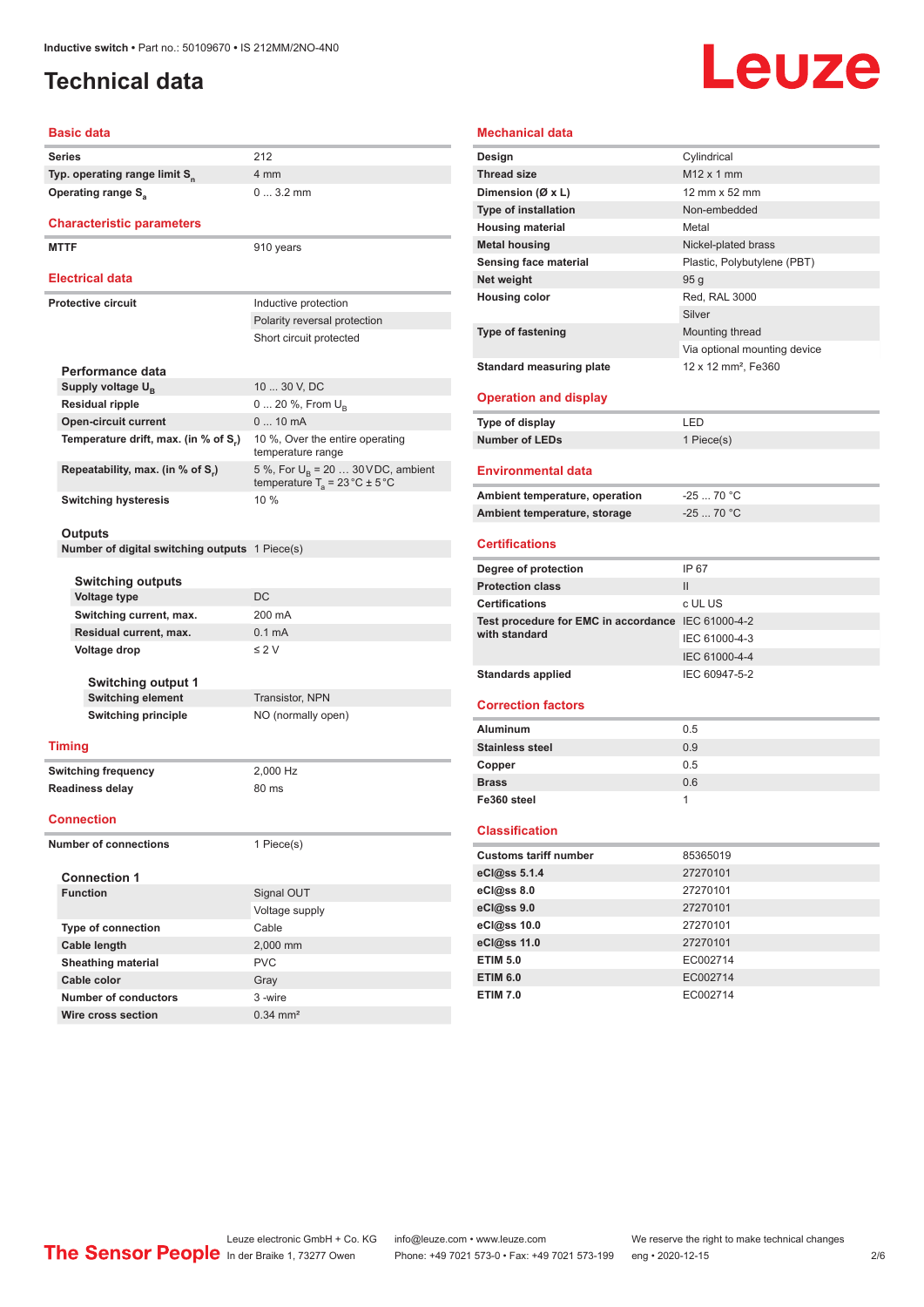<span id="page-2-0"></span>**Inductive switch •** Part no.: 50109670 **•** IS 212MM/2NO-4N0

## **Dimensioned drawings**

All dimensions in millimeters





## **Electrical connection**

#### **Connection 1**

| <b>Function</b>             | Signal OUT            |
|-----------------------------|-----------------------|
|                             | Voltage supply        |
| <b>Type of connection</b>   | Cable                 |
| Cable length                | 2,000 mm              |
| <b>Sheathing material</b>   | <b>PVC</b>            |
| Cable color                 | Gray                  |
| <b>Number of conductors</b> | 3-wire                |
| Wire cross section          | $0.34 \, \text{mm}^2$ |

|              | $\sim$           |
|--------------|------------------|
| Brown        | $V +$            |
| <b>Blue</b>  | <b>GND</b>       |
| <b>Black</b> | OUT <sub>1</sub> |
|              |                  |

**Conductor color Conductor assignment**

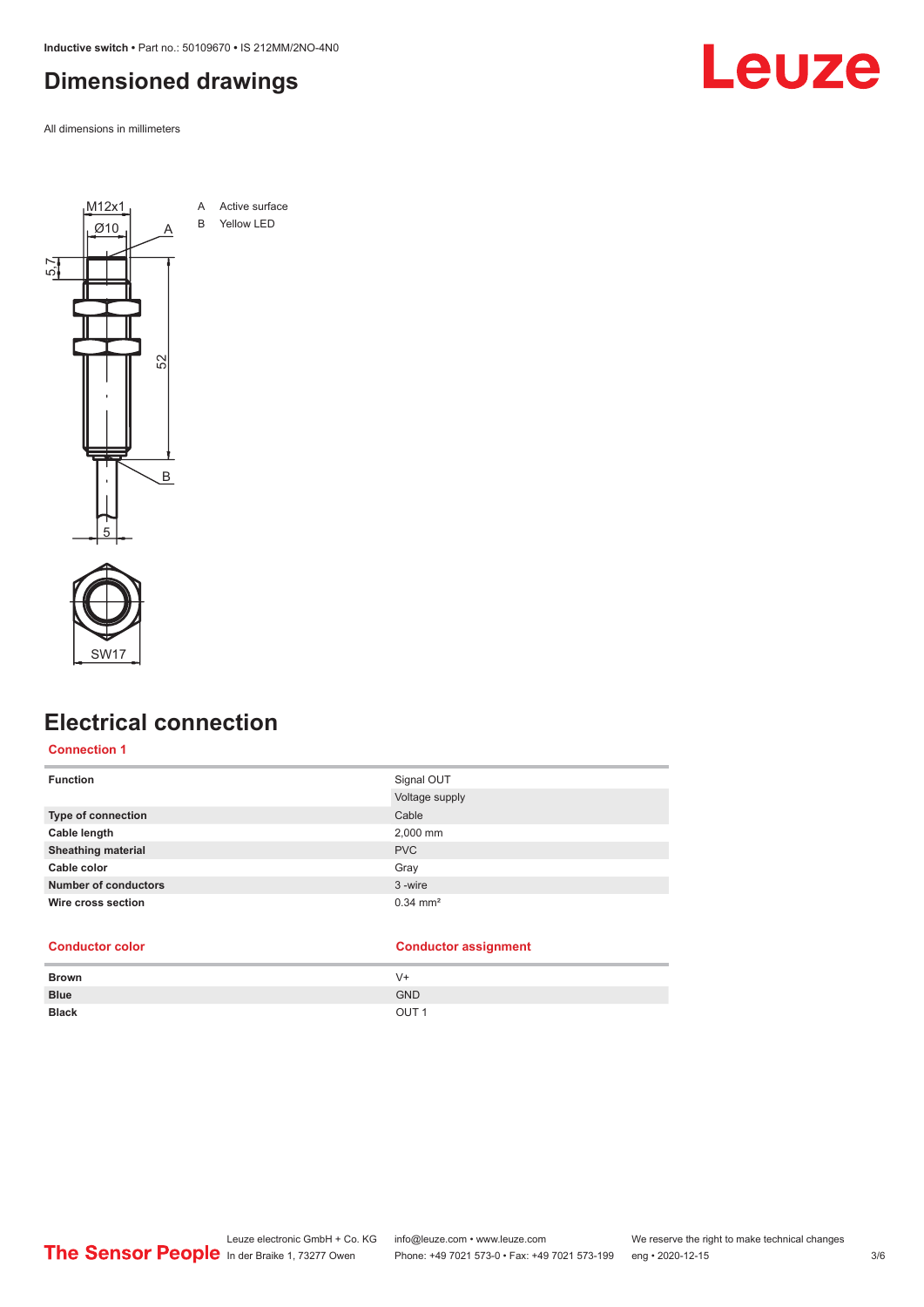## <span id="page-3-0"></span>**Diagrams**

# Leuze

#### Non-embedded installation



## Types with  $S_n = 4.0$  mm



## **Operation and display**

| LED | <b>Display</b>           | <b>Meaning</b>                   |
|-----|--------------------------|----------------------------------|
|     | Yellow, continuous light | Switching output/switching state |

a Inductive switch

b Standard measuring plate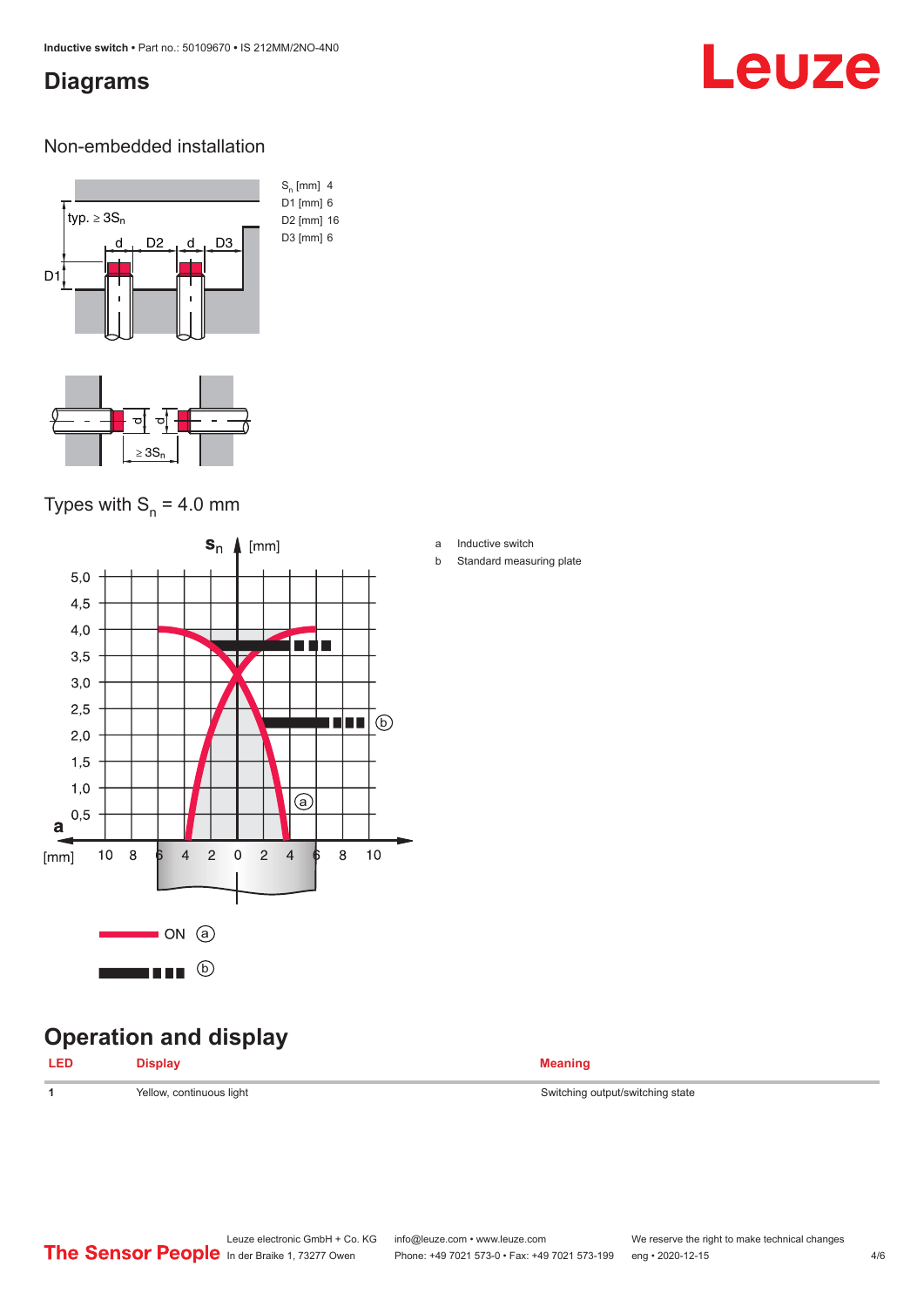## <span id="page-4-0"></span>**Part number code**

Part designation: **ISX YYY ZZ/AAA.BB-CCC-DDD-DDD**



| <b>ISX</b> | Operating principle / construction<br>IS: inductive switch, standard design<br>ISS: inductive switch, short construction                                                                                                                                                                                                                                                                                                                                                                                                                                                                                                                                                                                                                                                                                                                                                                                                                                                                                                                                                                                                                                                                                                                                                                                                                                                                                                                                                                          |
|------------|---------------------------------------------------------------------------------------------------------------------------------------------------------------------------------------------------------------------------------------------------------------------------------------------------------------------------------------------------------------------------------------------------------------------------------------------------------------------------------------------------------------------------------------------------------------------------------------------------------------------------------------------------------------------------------------------------------------------------------------------------------------------------------------------------------------------------------------------------------------------------------------------------------------------------------------------------------------------------------------------------------------------------------------------------------------------------------------------------------------------------------------------------------------------------------------------------------------------------------------------------------------------------------------------------------------------------------------------------------------------------------------------------------------------------------------------------------------------------------------------------|
| <b>YYY</b> | <b>Series</b><br>203: series with Ø 3 mm<br>204: series with $\varnothing$ 4 mm<br>205: series with M5 x 0.5 external thread<br>206: series with $\varnothing$ 6.5 mm<br>208: series with M8 x 1 external thread<br>212: series with M12 x 1 external thread<br>218: series with M18 x 1 external thread<br>230: series with M30 x 1.5 external thread<br>240: series in cubic design<br>244: series in cubic design<br>255: series with 5 x 5 mm <sup>2</sup> cross section<br>288: series with 8 x 8 mm <sup>2</sup> cross section                                                                                                                                                                                                                                                                                                                                                                                                                                                                                                                                                                                                                                                                                                                                                                                                                                                                                                                                                              |
| ZZ         | Housing / thread<br>MM: metal housing (active surface: plastic) / metric thread<br>FM: full-metal housing (active surface: stainless steel AISI 316L) / metric thread<br>MP: metal housing (active surface: plastic) / smooth (without thread)                                                                                                                                                                                                                                                                                                                                                                                                                                                                                                                                                                                                                                                                                                                                                                                                                                                                                                                                                                                                                                                                                                                                                                                                                                                    |
| <b>AAA</b> | Output current / supply<br>4NO: PNP transistor, NO contact<br>4NC: PNP transistor, NC contact<br>2NO: NPN transistor, NO contact<br>2NC: NPN transistor, NC contact<br>1NO: relay, NO contact / AC/DC<br>1NC: relay, NC contact / AC/DC<br>44: 2 PNP transistor switching outputs, antivalent (NO + NC)<br>22: 2 NPN transistor switching outputs, antivalent (NO + NC)                                                                                                                                                                                                                                                                                                                                                                                                                                                                                                                                                                                                                                                                                                                                                                                                                                                                                                                                                                                                                                                                                                                           |
| BB         | <b>Special equipment</b><br>n/a: no special equipment<br>5F: food version<br>5: housing material V2A (1.4305, AISI 303)                                                                                                                                                                                                                                                                                                                                                                                                                                                                                                                                                                                                                                                                                                                                                                                                                                                                                                                                                                                                                                                                                                                                                                                                                                                                                                                                                                           |
| <b>CCC</b> | Measurement range / type of installation<br>1E0: typ. range limit 1.0 mm / embedded installation<br>1E5: typ. range limit 1.5 mm / embedded installation<br>2E0: typ. range limit 2.0 mm / embedded installation<br>3E0: typ. range limit 3.0 mm / embedded installation<br>4E0: typ. range limit 4.0 mm / embedded installation<br>5E0: typ. range limit 5.0 mm / embedded installation<br>6E0: typ. range limit 6.0 mm / embedded installation<br>8E0: typ. range limit 8.0 mm / embedded installation<br>10E: typ. range limit 10.0 mm / embedded installation<br>12E: typ. range limit 12.0 mm / embedded installation<br>15E: typ. range limit 15.0 mm / embedded installation<br>20E: typ. range limit 20.0 mm / embedded installation<br>22E: typ. range limit 22.0 mm / embedded installation<br>2N5: typ. range limit 2.5 mm / non-embedded installation<br>4N0: typ. range limit 4.0 mm / non-embedded installation<br>8N0: typ. range limit 8.0 mm / non-embedded installation<br>10N: typ. range limit 10.0 mm / non-embedded installation<br>12N: typ. range limit 12.0 mm / non-embedded installation<br>14N: typ. range limit 14.0 mm / non-embedded installation<br>15N: typ. range limit 15.0 mm / non-embedded installation<br>20N: typ. range limit 20.0 mm / non-embedded installation<br>22N: typ. range limit 22.0 mm / non-embedded installation<br>25N: typ. range limit 25.0 mm / non-embedded installation<br>40N: typ. range limit 40.0 mm / non-embedded installation |
| <b>DDD</b> | <b>Electrical connection</b><br>n/a: cable, standard length 2000 mm<br>S12: M12 connector, 4-pin, axial<br>200-S12: cable, length 200 mm with M12 connector, 4-pin, axial<br>200-S8.3: cable, length 200 mm with M8 connector, 3-pin, axial<br>S8.3: M8 connector, 3-pin, axial<br>005-S8.3: cable, length 500 mm with M8 connector, 3-pin, axial<br>050: cable, standard length 5000 mm, 3-wire                                                                                                                                                                                                                                                                                                                                                                                                                                                                                                                                                                                                                                                                                                                                                                                                                                                                                                                                                                                                                                                                                                  |

**Note**

 $\%$  A list with all available device types can be found on the Leuze website at www.leuze.com.

In der Braike 1, 73277 Owen Phone: +49 7021 573-0 • Fax: +49 7021 573-199 eng • 2020-12-15

Leuze electronic GmbH + Co. KG info@leuze.com • www.leuze.com We reserve the right to make technical changes